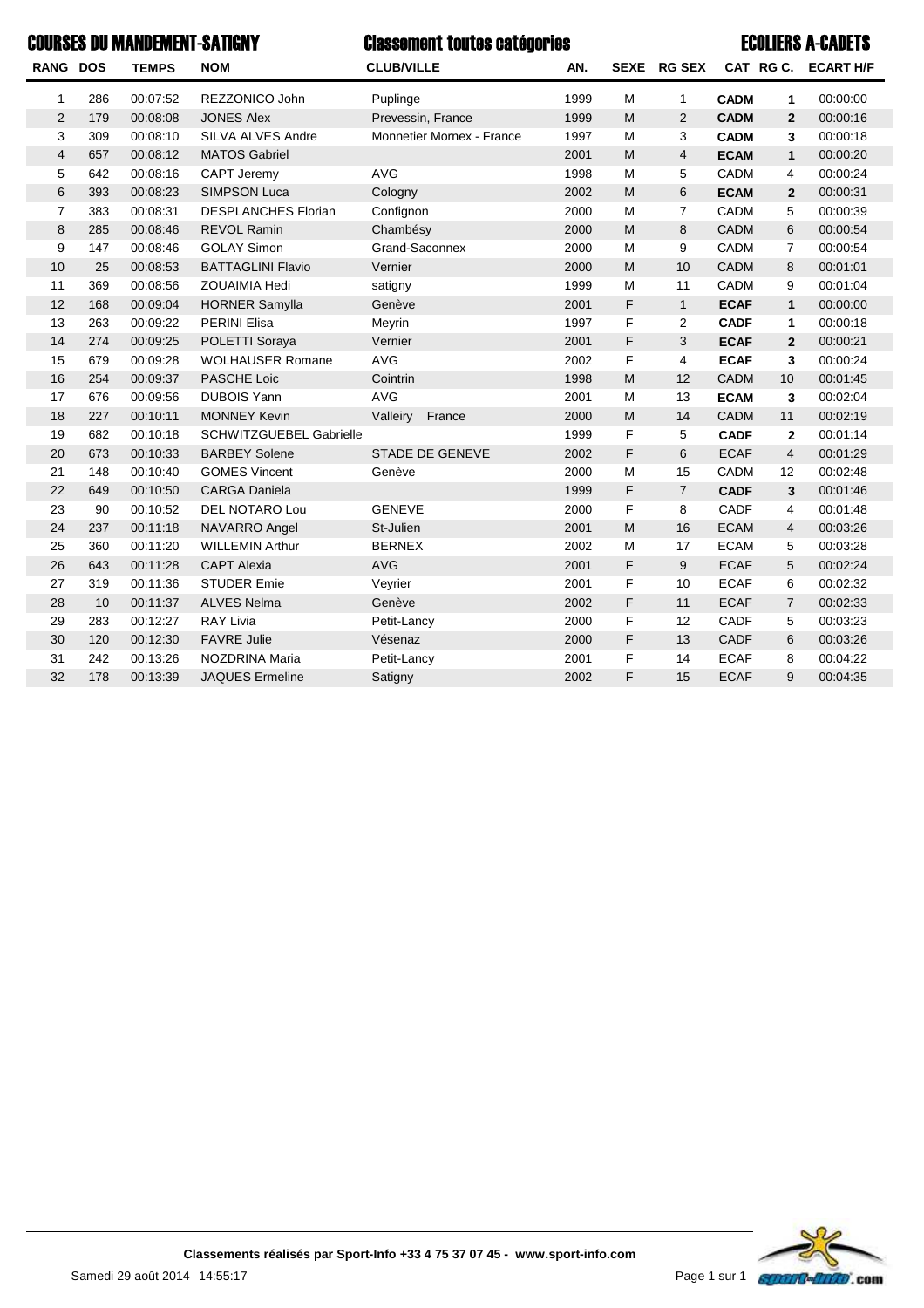## Classement toutes catégories COURSES DU MANDEMENT-SATIGNY ECOLIERS B

| <b>RANG DOS</b> |     | <b>TEMPS</b> | <b>NOM</b>                 | <b>CLUB/VILLE</b>  | AN.  | <b>SEXE</b> | <b>RG SEX</b>  |             | CAT RGC.       | <b>ECART H/F</b> |
|-----------------|-----|--------------|----------------------------|--------------------|------|-------------|----------------|-------------|----------------|------------------|
| 1               | 675 | 00:05:01     | <b>DUBOIS Loic</b>         | <b>AVG</b>         | 2003 | M           | 1              | <b>ECBM</b> | 1              | 00:00:00         |
| 2               | 525 | 00:05:11     | <b>SCRUCCA Chiara</b>      |                    | 2003 | F           | $\mathbf{1}$   | <b>ECBF</b> | $\mathbf{1}$   | 00:00:00         |
| 3               | 74  | 00:05:17     | <b>CONSTANT Matteo</b>     | vessy              | 2003 | M           | 2              | <b>ECBM</b> | $\mathbf{2}$   | 00:00:16         |
| 4               | 658 | 00:05:19     | <b>MATOS Miguel</b>        |                    | 2003 | M           | 3              | <b>ECBM</b> | 3              | 00:00:18         |
| 5               | 250 | 00:05:19     | <b>OTERO FARFAN Matteo</b> | Veyrier            | 2004 | M           | 4              | <b>ECBM</b> | 4              | 00:00:18         |
| 6               | 395 | 00:05:24     | <b>SIMPSON Lara</b>        | Cologny            | 2004 | F           | $\overline{c}$ | <b>ECBF</b> | $\overline{2}$ | 00:00:13         |
| $\overline{7}$  | 321 | 00:05:29     | <b>ZUFFEREY Fabio</b>      | Plan les ouates    | 2003 | M           | 5              | <b>ECBM</b> | 5              | 00:00:28         |
| 8               | 46  | 00:05:38     | <b>BRYNER Thomas</b>       | Genève             | 2004 | M           | 6              | <b>ECBM</b> | 6              | 00:00:37         |
| 9               | 633 | 00:05:43     | <b>BARTHASSAT Line</b>     |                    | 2004 | F           | 3              | <b>ECBF</b> | 3              | 00:00:32         |
| 10              | 680 | 00:05:44     | <b>FLORIS Anastasia</b>    |                    | 2003 | F           | 4              | <b>ECBF</b> | 4              | 00:00:33         |
| 11              | 677 | 00:05:44     | <b>BATISTA Fabienne</b>    | <b>AVG</b>         | 2003 | F           | 5              | <b>ECBF</b> | 5              | 00:00:33         |
| 12              | 267 | 00:05:48     | PIGUET Sybille             | Satigny            | 2004 | F           | 6              | <b>ECBF</b> | 6              | 00:00:37         |
| 13              | 338 | 00:05:56     | <b>TRAVASA Mateo</b>       | Satigny            | 2004 | M           | $\overline{7}$ | <b>ECBM</b> | $\overline{7}$ | 00:00:55         |
| 14              | 636 | 00:05:57     | <b>GROND Clea</b>          |                    | 2003 | F           | $\overline{7}$ | <b>ECBF</b> | $\overline{7}$ | 00:00:46         |
| 15              | 327 | 00:06:06     | <b>PICT Maeva</b>          | Onex               | 2003 | F           | 8              | <b>ECBF</b> | 8              | 00:00:55         |
| 16              | 341 | 00:06:08     | <b>URSAN Manuela</b>       | <b>Grand Lancy</b> | 2003 | F           | 9              | <b>ECBF</b> | 9              | 00:00:57         |
| 17              | 650 | 00:06:09     | <b>CORGA Carla</b>         |                    | 2003 | F           | 10             | <b>ECBF</b> | 10             | 00:00:58         |
| 18              | 661 | 00:06:10     | <b>DAYER Colin</b>         |                    | 2003 | M           | 8              | <b>ECBM</b> | 8              | 00:01:09         |
| 19              | 402 | 00:06:11     | <b>YERLY Nathan</b>        | Satigny            | 2003 | M           | 9              | <b>ECBM</b> | 9              | 00:01:10         |
| 20              | 638 | 00:06:11     | <b>SEBO Gabrielle</b>      |                    | 2004 | F           | 11             | <b>ECBF</b> | 11             | 00:01:00         |
| 21              | 659 | 00:06:12     | <b>MESQUITA Sara</b>       |                    | 2003 | F           | 12             | <b>ECBF</b> | 12             | 00:01:01         |
| 22              | 647 | 00:06:12     | <b>FISCHER Nora</b>        |                    | 2004 | F           | 13             | <b>ECBF</b> | 13             | 00:01:01         |
| 23              | 640 | 00:06:16     | <b>BLAETTER Zoe</b>        |                    | 2003 | F           | 14             | <b>ECBF</b> | 14             | 00:01:05         |
| 24              | 639 | 00:06:18     | <b>BLAETTER Alexia</b>     |                    | 2003 | F           | 15             | <b>ECBF</b> | 15             | 00:01:07         |
| 25              | 328 | 00:06:24     | <b>PICT Aurelie</b>        | Onex               | 2004 | F           | 16             | <b>ECBF</b> | 16             | 00:01:13         |
| 26              | 626 | 00:06:43     | <b>GORI Loic</b>           |                    | 2004 | M           | 10             | <b>ECBM</b> | 10             | 00:01:42         |
| 27              | 604 | 00:06:43     | <b>CATALA Tais</b>         | Onex               | 2004 | F           | 17             | <b>ECBF</b> | 17             | 00:01:32         |
| 28              | 631 | 00:08:56     | <b>PLEE Laura</b>          |                    | 2003 | F           | 18             | <b>ECBF</b> | 18             | 00:03:45         |

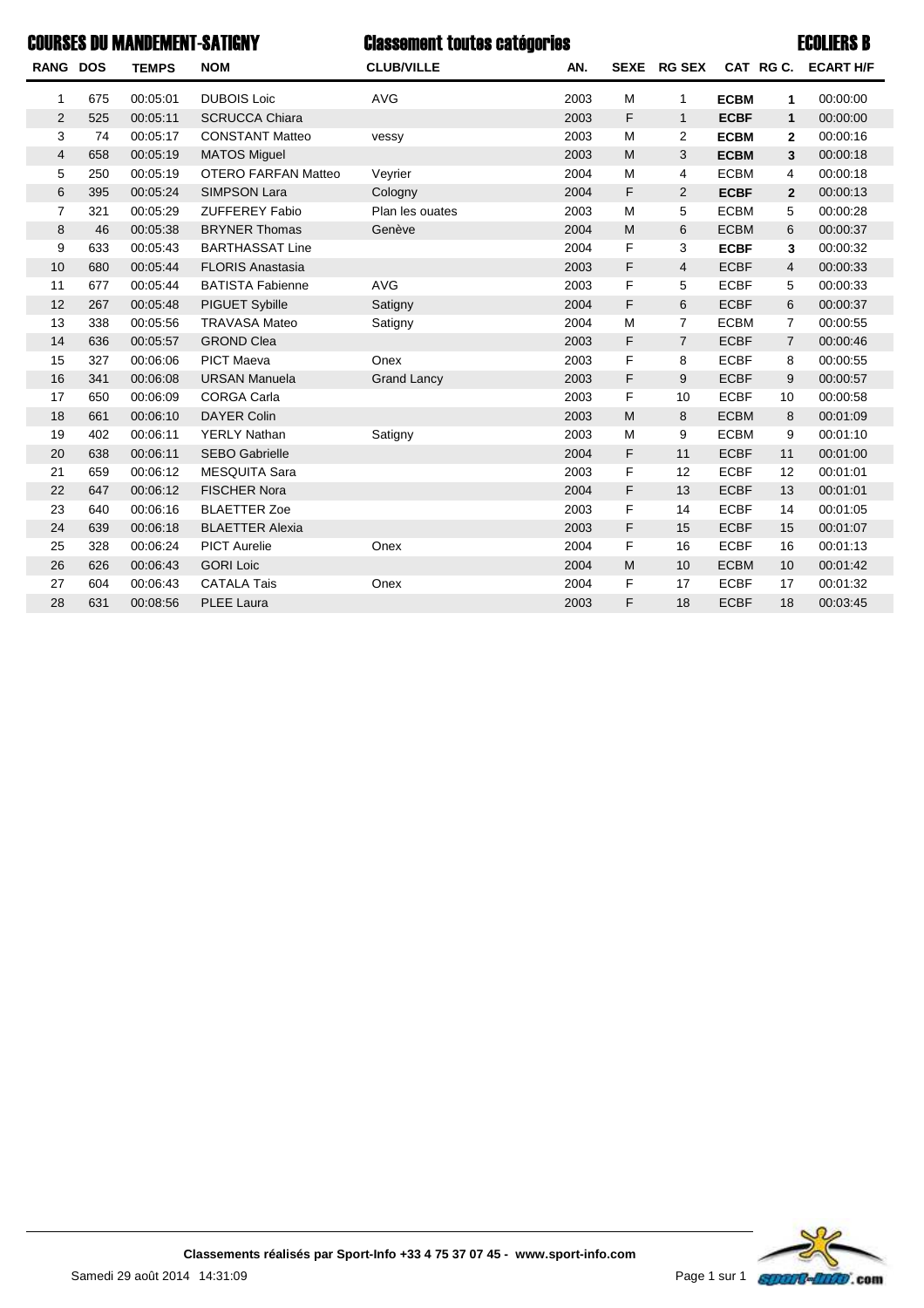| <b>COURSES DU MANDEMENT-SATIGNY</b><br><b>Classement toutes catégories</b> |                |              |                         |                    |      |             |                |             | <b>POUSSINS A</b> |                  |  |
|----------------------------------------------------------------------------|----------------|--------------|-------------------------|--------------------|------|-------------|----------------|-------------|-------------------|------------------|--|
| <b>RANG DOS</b>                                                            |                | <b>TEMPS</b> | <b>NOM</b>              | <b>CLUB/VILLE</b>  | AN.  | <b>SEXE</b> | <b>RG SEX</b>  |             | CAT RG C.         | <b>ECART H/F</b> |  |
| 1                                                                          | 258            | 00:02:32     | PAYOT Matteo            | grand-saconnex     | 2005 | M           | 1              | <b>POAM</b> | 1                 | 00:00:00         |  |
| $\overline{2}$                                                             | 310            | 00:02:36     | SIMEONE Kyanu           | Crozet             | 2005 | M           | 2              | <b>POAM</b> | $\overline{2}$    | 00:00:04         |  |
| 3                                                                          | 169            | 00:02:37     | <b>HORNER Bianka</b>    | Genève             | 2005 | F           | 1              | <b>POAF</b> | 1                 | 00:00:00         |  |
| $\overline{4}$                                                             | 307            | 00:02:40     | <b>SCRIMA Pauline</b>   | Satigny            | 2005 | F           | $\overline{2}$ | <b>POAF</b> | $\mathbf{2}$      | 00:00:03         |  |
| 5                                                                          | 342            | 00:02:44     | <b>URSAN Julia</b>      | <b>Grand Lancy</b> | 2005 | F           | 3              | <b>POAF</b> | 3                 | 00:00:07         |  |
| 6                                                                          | 265            | 00:02:45     | <b>PERRET Nathan</b>    | Satigny            | 2006 | M           | 3              | <b>POAM</b> | 3                 | 00:00:13         |  |
| $\overline{7}$                                                             | 374            | 00:02:48     | <b>BOSSY Yan</b>        | Plan les ouates    | 2005 | M           | 4              | <b>POAM</b> | 4                 | 00:00:16         |  |
| 8                                                                          | 42             | 00:02:49     | <b>BOUVERET Loic</b>    | Grand-Lancy        | 2006 | M           | 5              | <b>POAM</b> | 5                 | 00:00:17         |  |
| 9                                                                          | 662            | 00:02:51     | <b>KURIK Marjam</b>     |                    | 2005 | F           | 4              | <b>POAF</b> | 4                 | 00:00:14         |  |
| 10                                                                         | 117            | 00:02:53     | <b>EYER Arnaud</b>      | Satigny            | 2006 | M           | 6              | <b>POAM</b> | 6                 | 00:00:21         |  |
| 11                                                                         | 11             | 00:02:55     | <b>ALVES PAIS Julio</b> | Grand-Lancy        | 2005 | M           | $\overline{7}$ | <b>POAM</b> | $\overline{7}$    | 00:00:23         |  |
| 12                                                                         | 207            | 00:02:57     | MAGALDI Vega            | Satigny            | 2005 | F           | 5              | <b>POAF</b> | 5                 | 00:00:20         |  |
| 13                                                                         | 641            | 00:03:00     | <b>BLAETTER William</b> |                    | 2005 | M           | 8              | <b>POAM</b> | 8                 | 00:00:28         |  |
| 14                                                                         | 316            | 00:03:02     | <b>SORIO Vincent</b>    | Chene-Bougeries    | 2005 | M           | 9              | <b>POAM</b> | 9                 | 00:00:30         |  |
| 15                                                                         | 248            | 00:03:02     | OSWALD Alexandra        | Satigny            | 2005 | F           | 6              | <b>POAF</b> | 6                 | 00:00:25         |  |
| 16                                                                         | 634            | 00:03:09     | <b>MENETREY Jess</b>    |                    | 2005 | M           | 10             | <b>POAM</b> | 10                | 00:00:37         |  |
| 17                                                                         | 632            | 00:03:13     | <b>PLEE Diana</b>       |                    | 2006 | F           | $\overline{7}$ | <b>POAF</b> | 7                 | 00:00:36         |  |
| 18                                                                         | 200            | 00:03:18     | <b>LECRIT Tristan</b>   | cheserex           | 2006 | M           | 11             | <b>POAM</b> | 11                | 00:00:46         |  |
| 19                                                                         | 332            | 00:03:20     | <b>TANNER Leo</b>       | Satigny            | 2006 | M           | 12             | <b>POAM</b> | 12                | 00:00:48         |  |
| 20                                                                         | 95             | 00:03:23     | <b>DENTAND Lena</b>     | Vernier            | 2005 | F           | 8              | <b>POAF</b> | 8                 | 00:00:46         |  |
| 21                                                                         | 371            | 00:03:24     | <b>ZUFFEREY Fiona</b>   | Plan les Ouates    | 2005 | F           | 9              | <b>POAF</b> | 9                 | 00:00:47         |  |
| 22                                                                         | $\overline{2}$ | 00:03:32     | <b>ABBAS Kenza</b>      | Satigny            | 2006 | F           | 10             | <b>POAF</b> | 10                | 00:00:55         |  |
| 23                                                                         | 644            | 00:03:33     | <b>CAPT Charlotte</b>   | <b>AVG</b>         | 2006 | F           | 11             | <b>POAF</b> | 11                | 00:00:56         |  |
| 24                                                                         | 654            | 00:03:35     | D ANTONIO Rebecca       | <b>GENEVE</b>      | 2006 | F           | 12             | <b>POAF</b> | 12                | 00:00:58         |  |
| 25                                                                         | 224            | 00:03:45     | MISZCZYCHA Lou          | Satigny            | 2006 | F           | 13             | <b>POAF</b> | 13                | 00:01:08         |  |
| 26                                                                         | 629            | 00:03:52     | <b>GARCIA Alyssa</b>    |                    | 2006 | F           | 14             | <b>POAF</b> | 14                | 00:01:15         |  |
| 27                                                                         | 635            | 00:04:26     | <b>PLAN Aurelie</b>     |                    | 2005 | F           | 15             | <b>POAF</b> | 15                | 00:01:49         |  |

28 648 00:04:30 LAMBERCY GALLET Gwend 2005 M 13 POAM 13 00:01:58



Samedi 29 août 2014 14:33:51